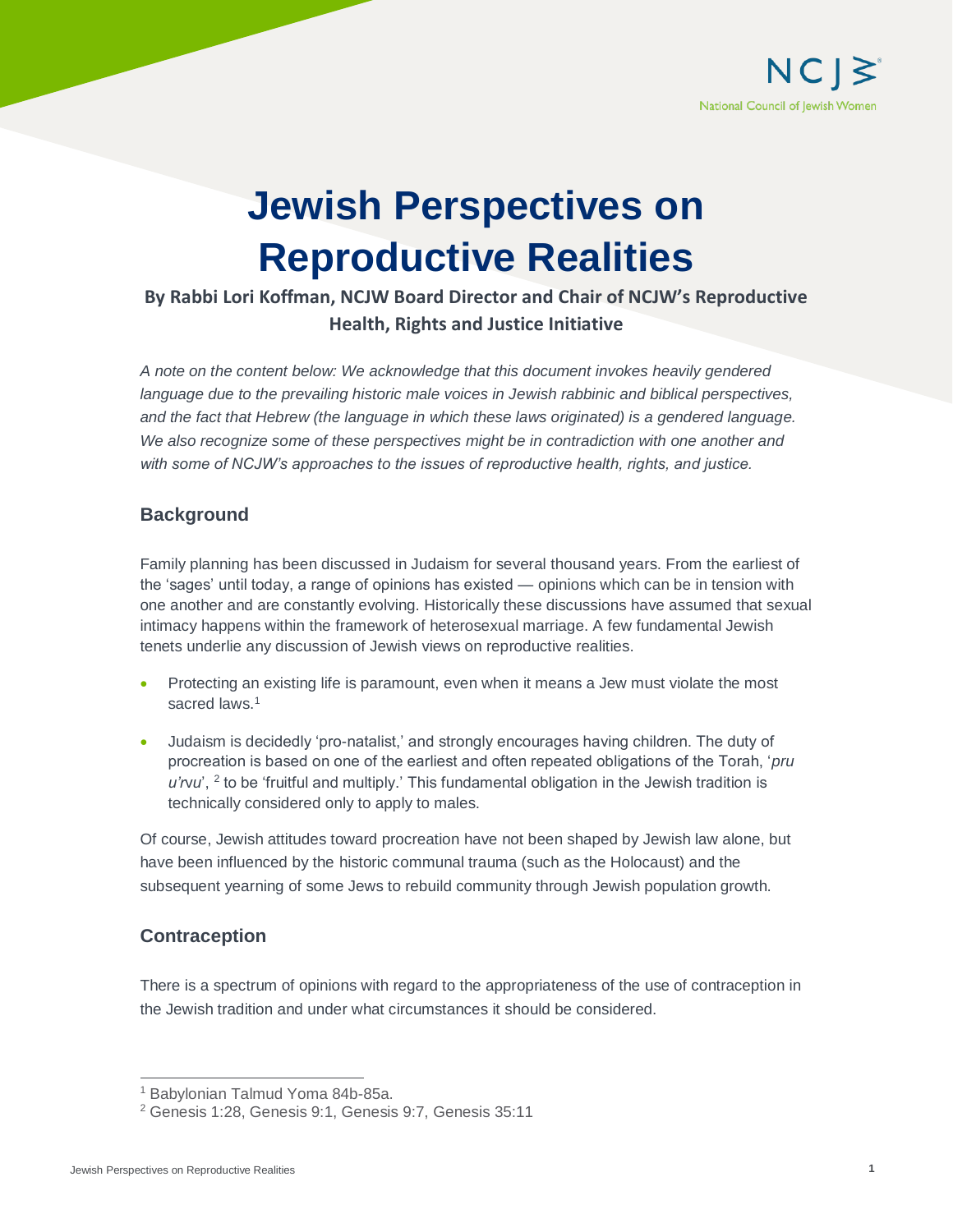

There is essentially no dispute in the Jewish tradition that contraception should be used when the health of the mother may be at risk. This is supported not only by the principle stated above about the primacy of protecting life, but is also specifically discussed in the Jewish sources regarding birth control.<sup>3</sup> Contraception has also long been permitted for women with childbearing difficulties.<sup>4</sup> In fact Jewish authorities in the case of a risk to the mother actually prefer the use of contraception to abstinence.

One important issue surrounding Jewish views on contraception is that there is a prohibition on the 'destruction' or 'wasting' of a man's 'seed.'<sup>5</sup> This prohibition (coupled with the obligation to be fruitful and multiply) is why very traditional Jews often avoid birth control and tend to have large families. The more liberal orthodox authorities and the more liberal Jewish denominations permit birth control (at least for some period of time), by taking into account other considerations such as the ability of the couple to financially or emotionally support children; the welfare of existing children; the importance of a couple solidifying their relationship before child-rearing; and the physical and emotional needs of the mother.

In cases where contraception is warranted, traditional Jewish authorities prefer certain forms of contraception: specifically those used by women rather than men (since the obligation of procreation technically falls on males), and methods that do not 'destroy a man's seed,' such as the pill or an IUD. Almost all Jewish authorities would permit the use of condoms to protect against sexually transmitted infections.

### **Abortion**

Unlike some faith traditions which view abortion as murder, Jewish law does not consider abortion as such because the fetus is not considered a 'life' or a 'person' with independent rights. In Exodus 21:22-23, we learn that if two men are fighting and one winds up pushing a pregnant woman and causing her to miscarry, that man needs to pay only a fine, but not the penalty of "a life for a life" as in other homicides. $6$  Jewish law interprets this to mean that the fetus doesn't have the same legal status as the mother who is a full-fledged, autonomous human being.

 $\overline{a}$ 

 $3$  See the Baraita of the 'Mokh' and the Three Women, Babylonian Talmud Yevamot 12b and 100b, Ketubot 39a, Niddah 45a, Nedarim 35b and Tosefta Nidda 2:6

<sup>4</sup> See discussions of *kos shel ikkarin,* the 'cup of roots' Babylonian Talmud Yevamot 65b, Tosefta Y'vamot Ch. 8 and subsequent response literature with regard to its applicability to the Birth Control Pill.

<sup>5</sup> '*Hash-hatat zera*,' Babylonian Talmud Yevamot 34b

<sup>6</sup> Exodus 21:22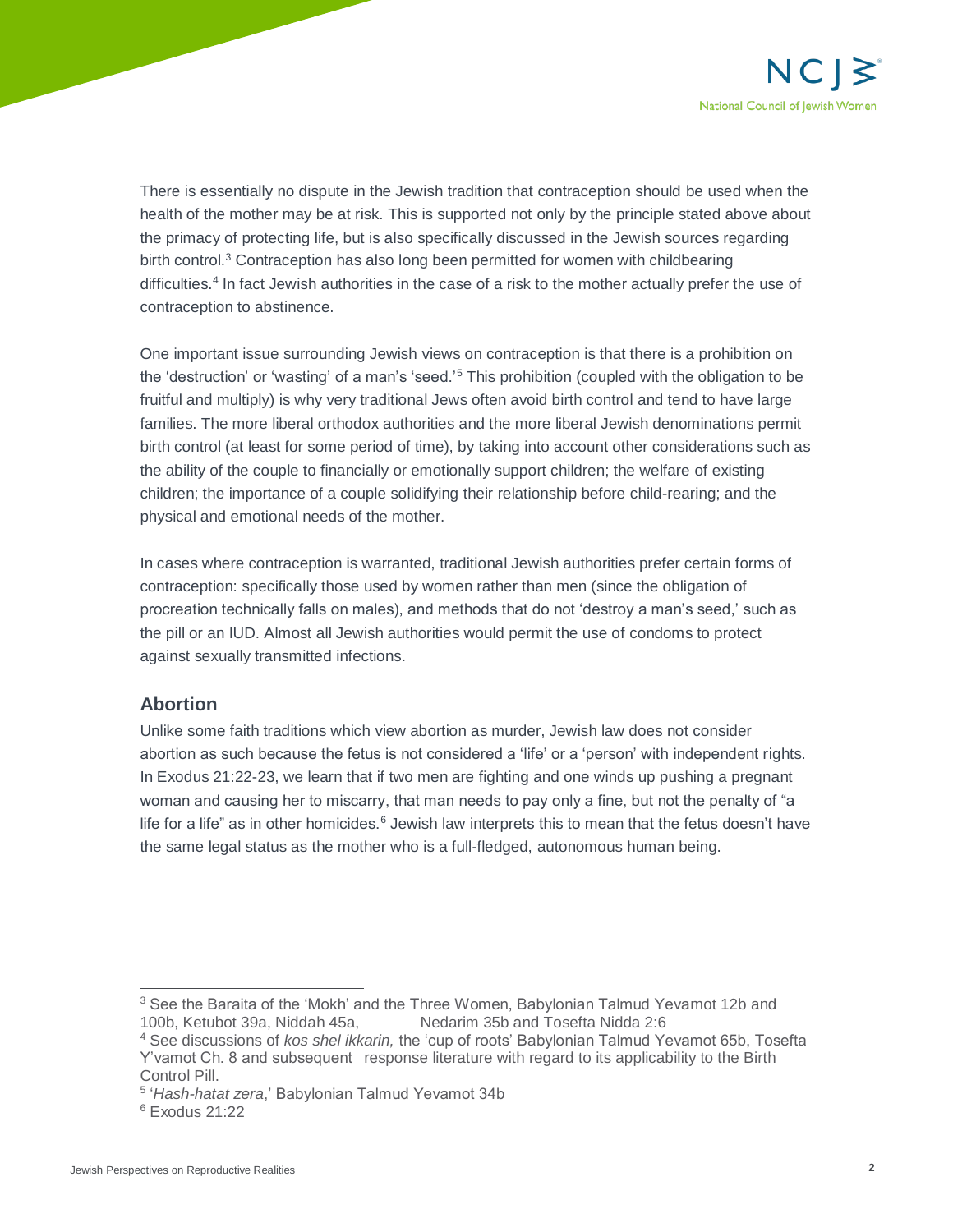

In the first 40 days from conception, a fetus is considered 'mere fluid'<sup>7</sup>. After that, it is considered a part of the mother's 'thigh' or genitals.<sup>8</sup> It has no identity of its own since it is dependent on the body of the woman until "most of the body emerges" from her womb.<sup>9</sup> This is why Jewish sources explicitly indicate that if the continuation of the pregnancy might imperil the life or health of the mother, abortion is not only permitted but required.<sup>10</sup> In Jewish law the interests of the mother always comes before that of the fetus. This runs counter to many antiabortion restrictions and proposed restrictions in the United States, which do not include adequate exceptions for the life and health of the pregnant person. Furthermore, several contemporary Jewish sources interpret the 'health of the mother' to mean her psychological health as well as her physical health.<sup>11</sup>

Still, while abortion is widely accepted, traditional Jewish sources — especially because of the strong pro-natalist nature of Judaism — do consider the fetus a 'potential life'. Traditional Jewish authorities are hesitant to permit abortion without "sufficient cause." These authorities generally do not condone the right to abortion as a function of a person's right to control their own body. Having said that, the scope of permissiveness for abortion is generally quite broad, which is why in Israel where family law is controlled by Orthodox Rabbinic religious authorities, the vast majority of abortions are considered legal and are permitted.

### **In Vitro Fertilization (IVF)**

A majority of Jewish authorities not only permit IVF when using a husband's sperm and a wife's egg, but given the pro-natalist nature of the tradition, they welcome it as an aid to infertile couples. A minority of Jewish authorities object to IVF based on what they see as the problematic category of 'wasting seed' (see contraception section above), and the process of IVF as "upsetting the order of creation" for the fulfillment of the command to be fruitful and multiply. <sup>12</sup> <sup>13</sup>

Most religious authorities permit destroying excess frozen embryos or using them for medical research since they fall in the category of 'less than 40 days' (see Abortion above), and also have no independent status of their own since they cannot develop naturally outside the womb.

 $\overline{a}$ 

<sup>7</sup> Babylonian Talmud Yevamot 69b

<sup>8</sup> Babylonian Talmud Hulin 58a

<sup>9</sup> Mishnah Ohalot 7:6, Babylonian Talmud Arakhin 7a

<sup>10</sup> Mishnah Ohalot 7:6

<sup>&</sup>lt;sup>11</sup> See for example The Conservative Movement's Proceeding of the Committee on Law and Jewish Standards 1980-85 p. 37

<sup>12</sup> See Rabbi Eliezer Waldenberg *Tzitz Eliezer* vol. 15 siman 45 pp. 115-120

<sup>&</sup>lt;sup>13</sup> See Avram Israel Reisner, "Medical Ethics" in Martin S. Cohen, ed, The Observant Life, pp. 781-789 for a general discussion on all these issues.